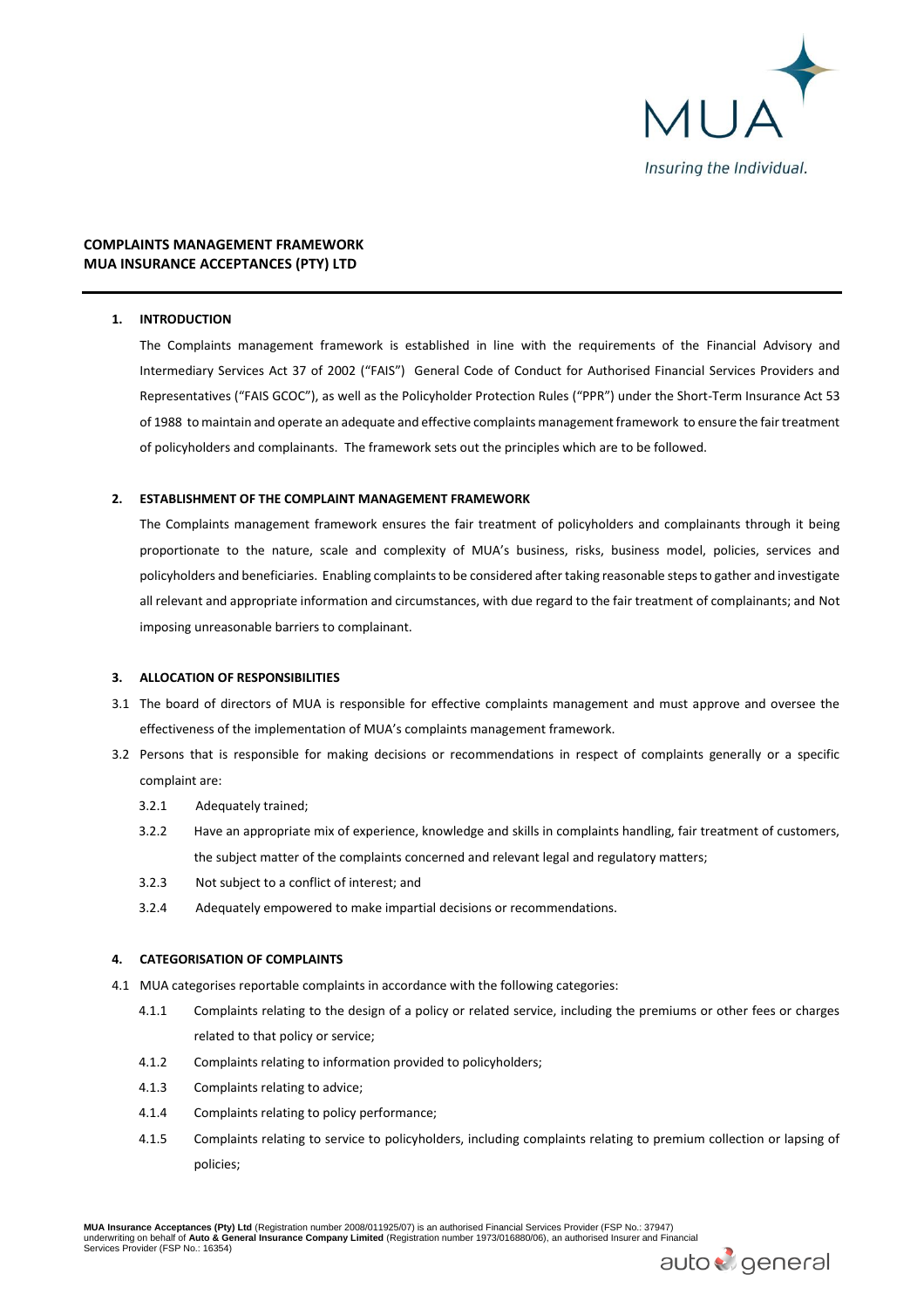

- 4.1.6 Complaints relating to policy accessibility, changes or switches;
- 4.1.7 Complaints relating to complaints handling;
- 4.1.8 Complaints relating to insurance risk claims, including non-payment of claims; and
- 4.1.9 Other complaints.
- 4.2 All MUA reportable complaints categorisation include the Treating Customers Fairly (TCF) outcomes:
	- 4.2.1 Outcome 2: Complaints relating to the design of a product or service
	- 4.2.2 Outcome 3: Complaints relating to information provided
	- 4.2.3 Outcome 4: Complaints relating to advice
	- 4.2.4 Outcome 5: Complaints relating to product performance
	- 4.2.5 Outcome 5(b) Complaints relating to customer service
	- 4.2.6 Outcome 6(a) Complaints relating to product accessibility, changes or switches
	- 4.2.7 Outcome 6(b) Complaints relating to complaints handling
	- 4.2.8 Outcome 6( c) Complaints relating to insurance risk claims
	- 4.2.9 Outcome 6(d) Complaints relating to non-payment of claims
	- 4.2.10 Other complaints
- 4.3 MUA, in addition to the categorisation might consider additional categories relevant to its business model, policies, services and policyholder base that may support the effectiveness of its complaint management framework in managing conduct risks and effecting improved outcomes and processes for its policyholders.
- 4.4 MUA categorises, records and reports on reportable complaints by identifying the category to which a complaint most closely relates and groups complaints accordingly.

### **5. COMPLAINTS ESCALATION AND REVIEW PROCESS**

- 5.1 MUA has established and maintains an appropriate internal complaints escalation and review process.
- 5.2 The procedures within the complaints escalation and review process is not complicated or impose unduly burdensome paperwork or other administrative requirements on complainants.
- 5.3 The complaints escalation and review process:
	- 5.3.1 follows a balanced approach, bearing in mind the legitimate interests of all parties involved including the fair treatment of complainants.
	- 5.3.2 provides for internal escalation of complex or unusual complaints at the instance of the initial complaint handler;
	- 5.3.3 provides for complainants to escalate complaints not resolved to their satisfaction; and
	- 5.3.4 is allocated to an impartial, senior functionary within MUA or appointed by MUA for managing the complaints escalation or review process.

# **6. DECISIONS RELATING TO COMPLAINTS AND TIME LIMITATION PROVISIONS FOR THE INSTITUTION OF LEGAL ACTION**

6.1 MUA ensures that where a complaint is upheld, any commitment to make a compensation payment, goodwill payment or to take any other action is carried out without undue delay and within the agreed timeframes.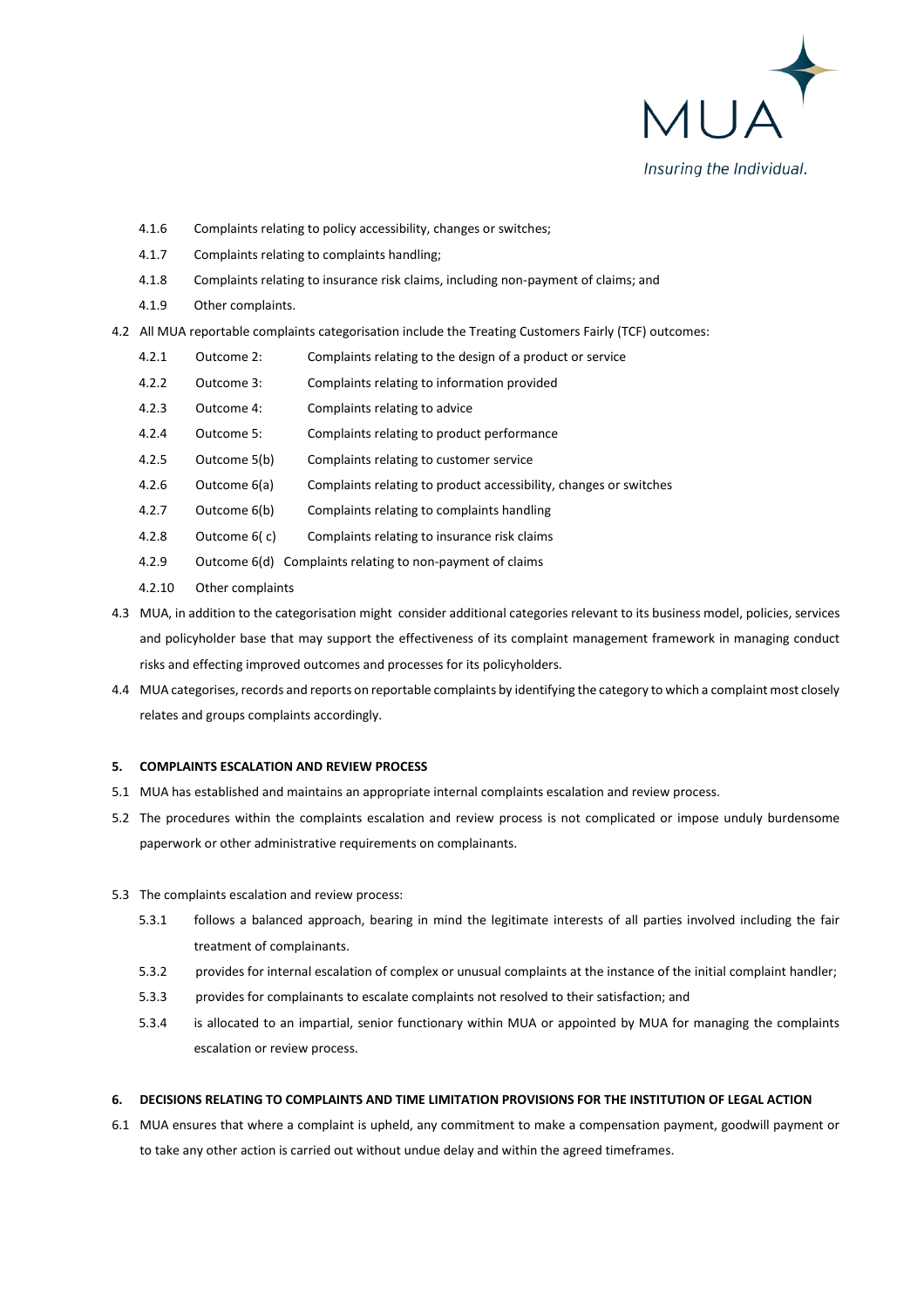

6.2 Where a complaint is rejected, the complainant is be provided with clear and adequate reasons for the decision and is informed of any applicable escalation or review processes, including how to use them and any relevant time limits.

### **7. RECORD KEEPING, MONITORING AND ANALYSIS**

- 7.1 MUA ensures that accurate, efficient and secure recording of complaints-related information into a central complaints register.
- 7.2 MUA scrutinises and analyses complaints information on an ongoing basis and utilises the information to manage conduct risks and effect improved outcomes and processes for its policyholders, and to prevent recurrences of poor outcomes and errors.

#### **8. COMMUNICATION WITH COMPLAINANTS**

- 8.1 MUA ensures that its complaint processes and procedures are transparent, visible and accessible through channels that are appropriate to its policyholders and beneficiaries.
- 8.2 MUA does not impose any charge for a complainant to make use of complaint processes and procedures.
- 8.3 All communications of the complainant is required in writing and plain language.
- 8.4 Point of contact for submitting complaints:
	- 8.4.1 If the complaint relates to service, underwriting or a claim: Fax: 021 525 6300 emai[l complaints@mua.co.z](mailto:complaints@mua.co)a
	- 8.4.2 If the complaint relates to a contravention of any regulatory or statutory requirement regarding the rendering of a financial service: Fax: 0860 99 99 54 email[: compliance@telesure.co.za](mailto:compliance@telesure.co.za)

#### 8.5 The following is disclosed to complainants:

- 8.5.1 the type of information required from a complainant;
- 8.5.2 where, how and to whom a complaint and related information must be submitted;
- 8.5.3 expected turnaround times in relation to complaints; and
- 8.5.4 any other relevant responsibilities of a complainant.
- 8.6 MUA within a reasonable time after receipt of a complaint acknowledges receipt thereof and promptly informs a complainant of the process to be followed in handling the complaint, including:
	- 8.6.1 Contact details of the person or department that will be handling the complaint;
	- 8.6.2 Indicative timelines for addressing the complaint;
	- 8.6.3 Details of the internal complaints escalation and review process if the complainant is not satisfied with the outcome of a complaint; and
	- 8.6.4 Details of escalation of complaints to the office of a relevant ombud where applicable.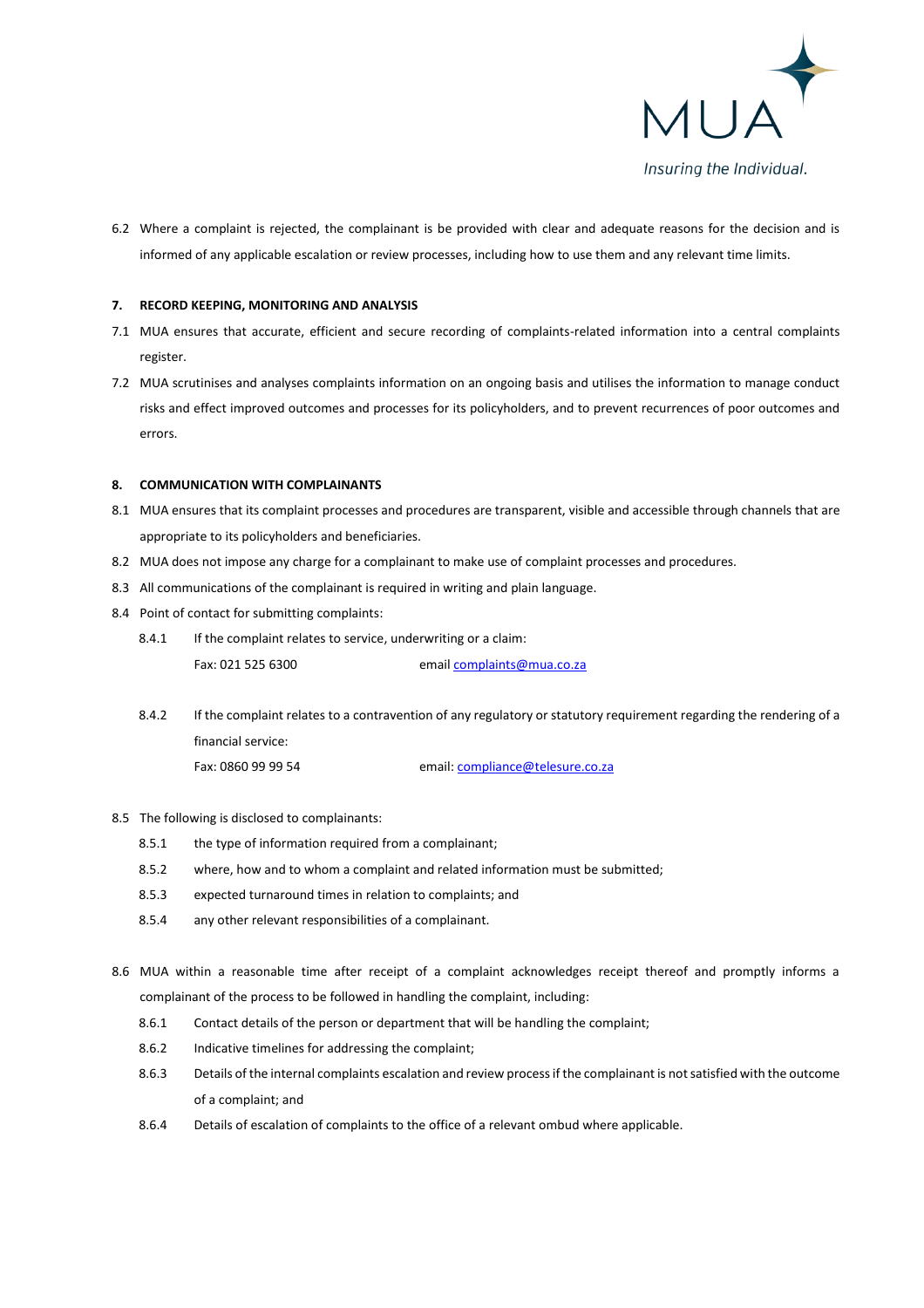

#### 8.7. MUA keeps complainants adequately informed of:

- 8.7.1 the progress of their complaint;
- 8.7.2 causes of any delay in the finalisation of a complaint and revised timelines; and
- 8.7.3 the financial services providers decision in response to the complaint.

#### **9. ENGAGEMENT WITH OMBUD**

9.1 MUA ensures that it:

- 9.1.1 Has appropriate processes in place for engagement with any relevant ombud in relation to its complaints;
- 9.1.2 Clearly and transparently communicates the availability and contact details of the relevant ombud services to complainants at all relevant stages of the insurance relationship, in relevant periodic communications;
- 9.1.3 Makes available information regarding the availability and contact details of the relevant ombud services on request, and on all claims and complaints related documentation;
- 9.1.4 Maintains specific records and carry out specific analysis of complaints referred to them by the ombud and the outcomes of such complaints; and
- 9.1.5 Monitors determinations, publications and guidance issued by any relevant ombud with a view to identifying failings or risks in their own policies, services or practices.

# **9.2 MUA:**

- 9.2.1 Maintains an open and honest communication and co-operation between itself and any ombud with whom it deals; and
- 9.2.2 Endeavour to resolve a complaint before a final determination or ruling is made by an ombud, or through its internal escalation process, without impeding or unduly delaying a complainant's access to an ombud.

#### 10. Reporting complaints information

MUA has appropriate processes in place to ensure compliance with any prescribed requirements for reporting complaints information to any relevant designated authority or to the public as may be required by the Authority.

#### 11. Review of Framework

The Complaints Management Framework shall be reviewed annually.

(A) **The Ombudsman for Short-term Insurance-** provides consumers with a free dispute resolution mechanism. It mediates between subscribing members such as the insurer and policyholders regarding insurance contracts.

# **The Ombudsman for Short-Term Insurance** can be contacted at: Tel. 011 726-8900 Fax. 011 726-5501 Sharecall: 0860 726 890 E-mail[. info@osti.co.za](mailto:info@osti.co.za) Postal Address P O Box 32334 Braamfontein, 2017